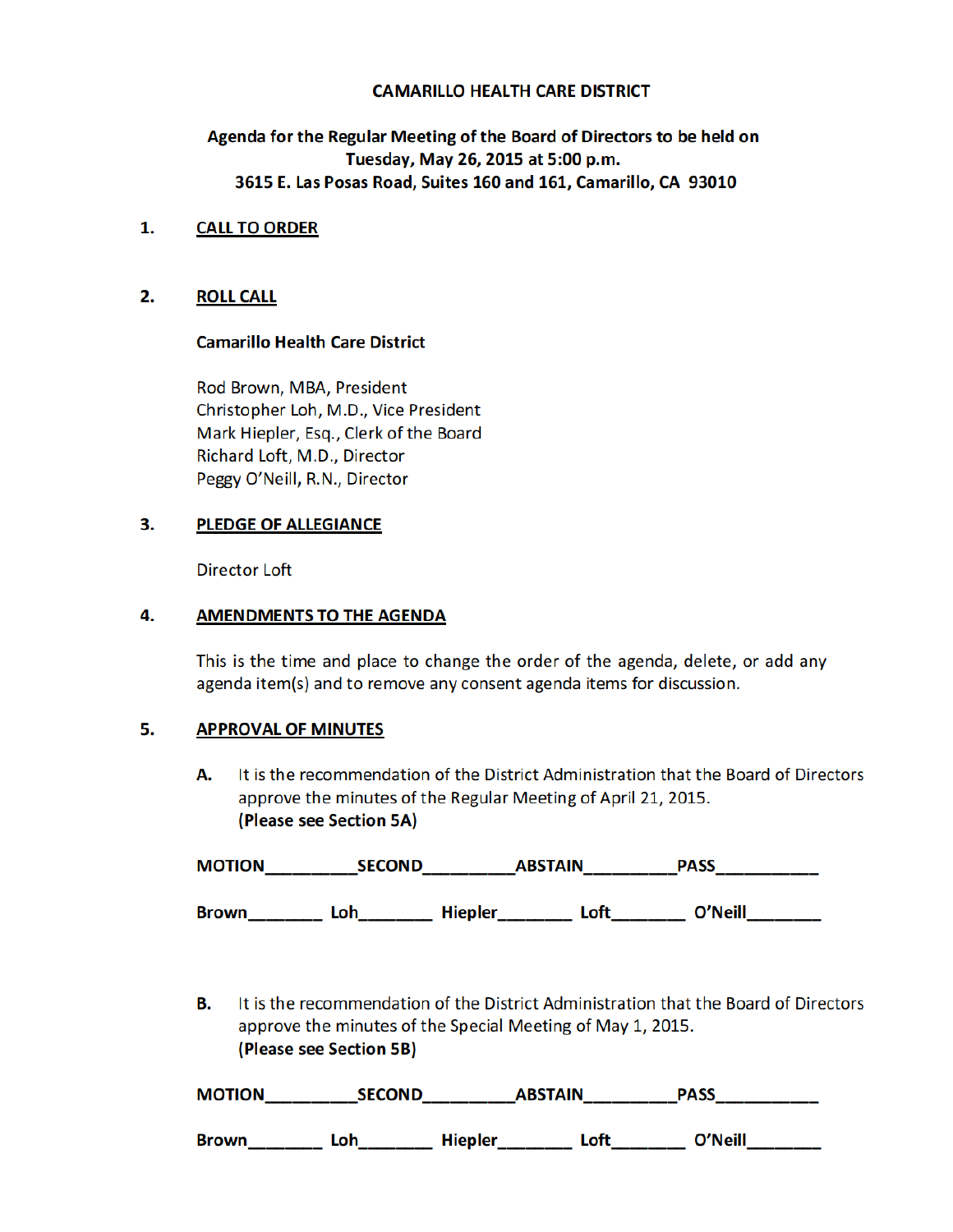# CAMARILLO HEALTH CARE DISTRICT Agenda for the Regular Meeting of the Board of Directors on May 26, 2015

# 6. PUBLIC COMMENT

The Camarillo Health Care District Board of Directors will hear from the public on any item of interest that is not on the agenda. The Board of Directors cannot take action on any item not scheduled on the agenda. These items may be referred for administrative action or scheduled on a future agenda. You have the opportunity to address the Board at the following times:

- A. AGENDA ITEM during Public Comments or at the time the Board considers the agenda item.
- **B.** UNSCHEDULED ITEMS during Public Comments.
- C. PUBLIC HEARING at the time for public hearings.

# 7. VOLUNTEER APPRECIATION

- A. Marty Calderon
- B. Angie Peck
- 8. MANAGEMENT REPORTS Includes financial reports, updates and committee reports. (Please see Section 8)

# CHIEF EXECUTIVE OFFICER REPORT

# Annual Department Reports to the Board – Senior Nutrition Program

- o Patricia Bolland Community Services Manager/Community Health Services & Facilities
	- □ Carmen Cabrera Sr. Nutrition Coordinator
	- $\Box$  Monica Teverbaugh Community Education Manager Volunteer Coordinator
- **CHIEF OPERATIONS OFFICER**
- **CHIEF RESOURCE OFFICER REPORT**
- FINANCIAL REPORT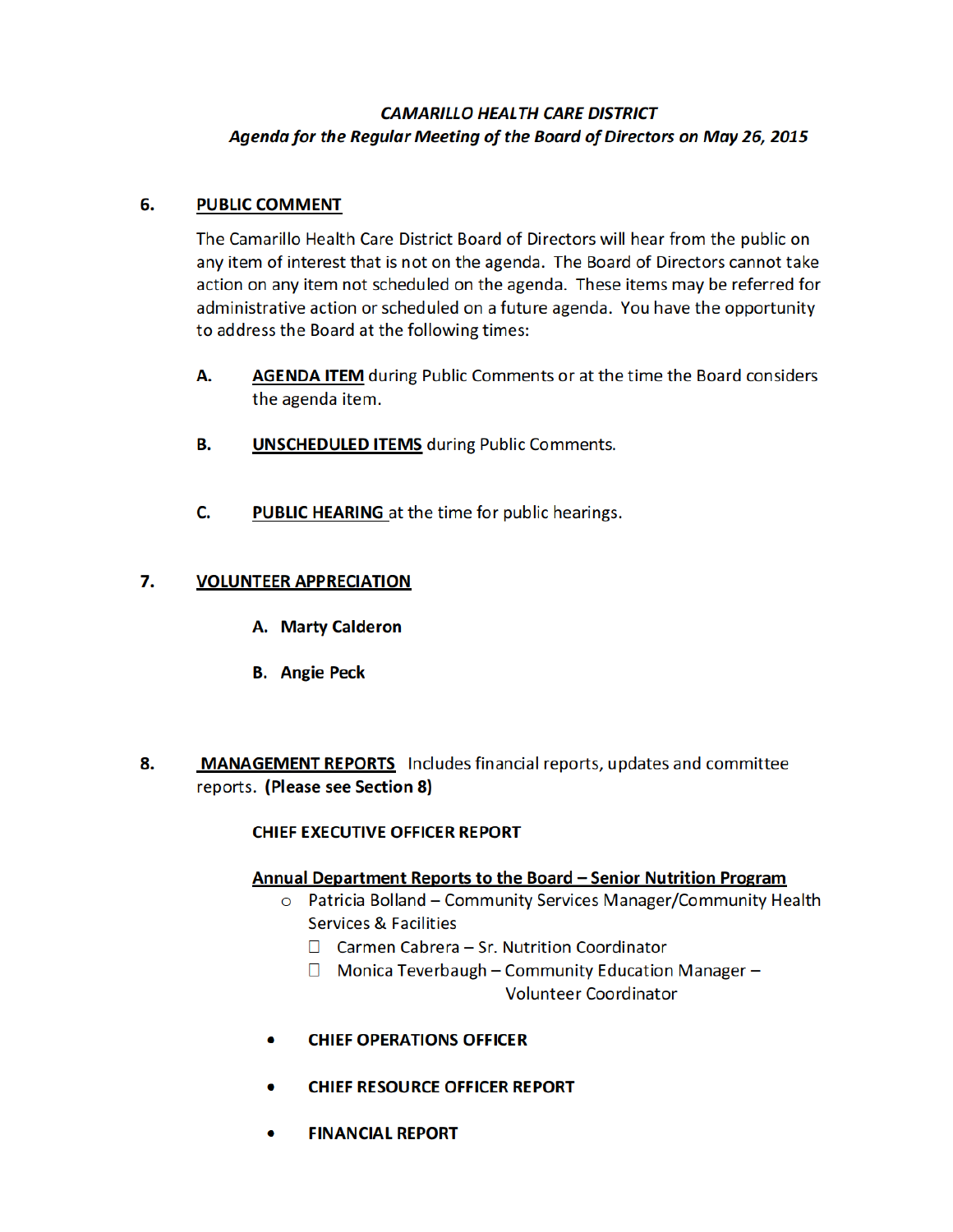## CAMARILLO HEALTH CARE DISTRICT Agenda for the Regular Meeting of the Board of Directors on May 26, 2015

### 9. CONSENT CALENDAR

Donations: April 2015 (Please see Section 9)

| <b>MOTION</b> | <b>SECOND</b> |                | <b>ABSTAIN</b> | <b>PASS</b>    |
|---------------|---------------|----------------|----------------|----------------|
| <b>BROWN</b>  | .OH           | <b>HIEPLER</b> | LOFT           | <b>O'NEILL</b> |

### 10. CLOSED SESSION

- A. Pursuant to Government Code 54956.8 Real Estate property located at 2438 N. Ponderosa Drive, Unit C210, Camarillo, CA 93010, which is owned by the Camarillo Health Care District.
- B. Pursuant to Government Code 54957 Personnel Hiring a Chief Executive Officer.
- C. Pursuant to Government Code 54956.9(d)(4) Based on existing facts and circumstances, the legislative body of the local agency has decided to initiate or is deciding whether to initiate litigation.

### 11. RECONVENE FROM CLOSED SESSION

### 12. ANNOUNCEMENT OF CLOSED SESSION

| А.            |                              |                |                |
|---------------|------------------------------|----------------|----------------|
| В.            |                              |                |                |
| C.            |                              |                |                |
| <b>MOTION</b> | <b>SECOND</b>                | <b>ABSTAIN</b> | <b>PASS</b>    |
| <b>BROWN</b>  | <b>HIEPLER</b><br><b>LOH</b> | <b>LOFT</b>    | <b>O'NEILL</b> |